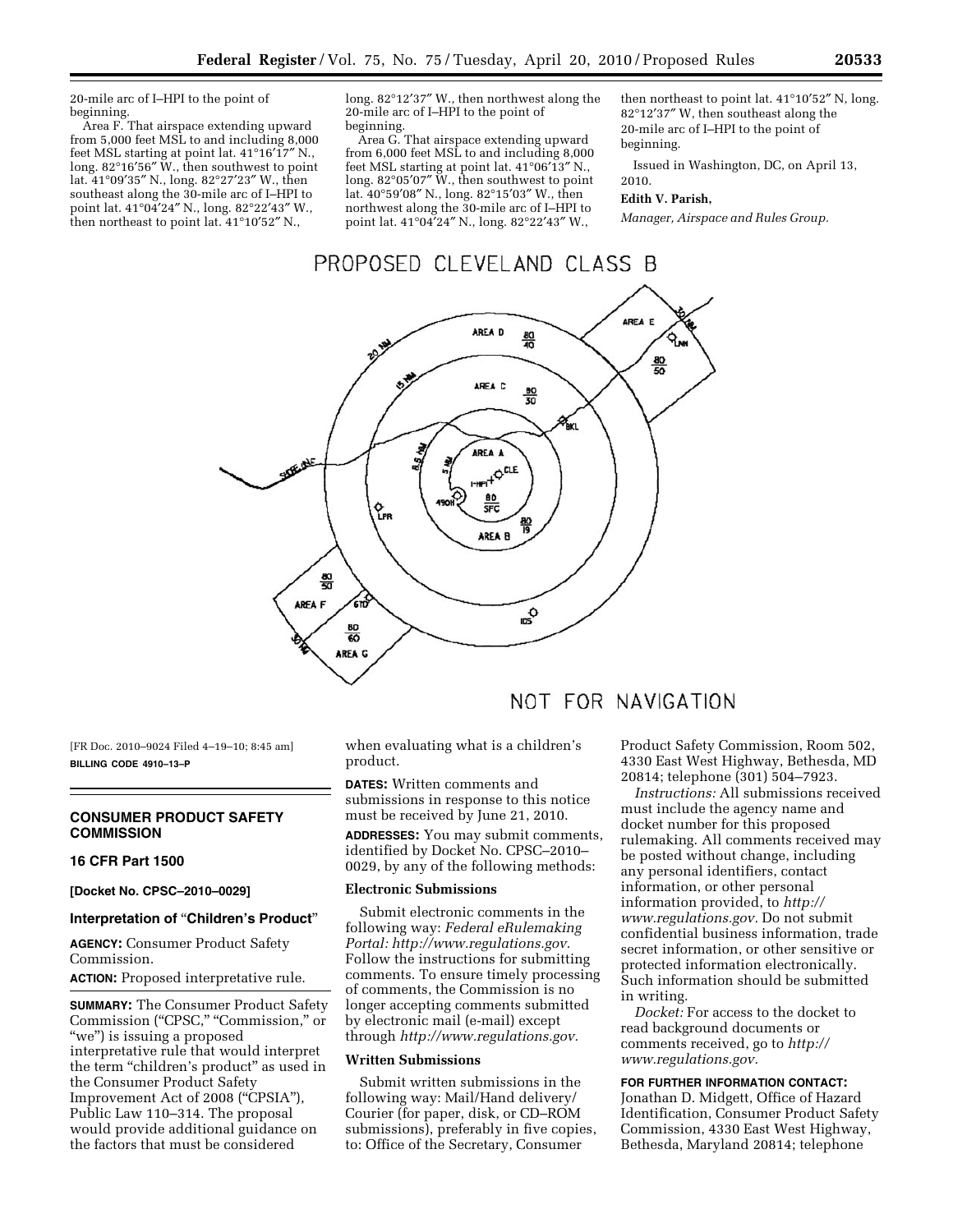# (301) 504–7692, e-mail *jmidgett@cpsc.gov.*

# **SUPPLEMENTARY INFORMATION:**

#### **I. Background**

Section 235(a) of the CPSIA amended section 3(a)(2) the Consumer Product Safety Act ("CPSA") by creating a new definition of "children's product." 15 U.S.C. 2052(a)(2). "Children's product" is defined as ''a consumer product designed or intended primarily for children 12 years of age or younger.'' Several CPSIA provisions use the term "children's product." For example, section 101(a) of the CPSIA provides that, as of August 14, 2009, children's products may not contain more than 300 parts per million (ppm) of lead. On August 14, 2011, the limit shall be reduced to 100 ppm, unless the Commission determines that it is not technologically feasible to move to this lower limit for a particular product or product category. As another example, section 102 of the CPSIA requires third party testing of certain children's products, and section 103 of the CPSIA requires tracking labels for children's products.

The statutory definition of ''children's product'' also specifies certain factors that are to be taken into consideration when making a determination about ''whether a consumer product is primarily intended for a child 12 years of age or younger.'' These factors are:

• A statement by a manufacturer about the intended use of such product, including a label on such product if such statement is reasonable;

• Whether the product is represented in its packaging, display, promotion, or advertising as appropriate for use by children 12 years of age or younger;

• Whether the product is commonly recognized by consumers as being intended for use by a child 12 years of age or younger; and

• The Age Determination Guidelines issued by the Commission staff in September 2002 and any successor to such guidelines.

The proposed interpretative rule would create a new § 1500.92, "Definition of Children's Product."<sup>1</sup> The proposal would discuss the statutory definition and accompanying factors to

provide guidance on how manufacturers can evaluate consumer products to determine whether such products are children's products. The additional guidance will provide a better understanding by manufacturers and the public of our approach to evaluating children's products.

# **II. Description of the Proposed Interpretative Rule**

# *A. Designed or Intended* ''*Primarily*'' *for Children*

Section 3(a)(2) of the CPSA defines a "children's product" as "a consumer product designed or intended primarily for children 12 years of age or younger.'' We interpret the term "designed or intended primarily'' to apply to those consumer products mainly for children 12 years old or younger. A determination of whether a product is a ''children's product'' will be based on consideration of the four specified statutory factors as further described in the discussion and examples provided in this interpretative rule. Because each of those four factors incorporates the concept of ''use'' by the child in some manner, we further interpret the term ''for use'' by children 12 years or younger to generally mean that children will physically interact with such products based on the reasonably foreseeable use and misuse of such product.

In contrast, products intended for general use, are products that are not designed or intended primarily for use by children 12 years old or younger. General use products are those consumer products mainly for consumers older than 12 years of age. Some products may be designed or intended for consumers of all ages, including children 12 years old or younger, but are intended mainly for consumers older than 12 years of age. The Commission has given examples of what it considers to be general use products. For example, most pens, or other office supplies, are not considered children's products because they are mainly used by the general public. The fact that pens or other office supplies may also be used by children does not convert them into children's products. However, when a general use product, such as a pen, is decorated or embellished by adding certain features that may appeal to children, such as childish themes or play value, the general use product may be converted or transformed into a children's product due to these additional features or characteristics. A further evaluation would be made regarding whether, in fact, a child would be likely to

physically interact with such a pen, and how such interactions would occur, including the reasonably foreseeable use and misuse of the product by the child. If a child is unlikely to interact with the pen because the theme would not be of interest, or if an older child or adult is as likely, or more likely to interact with the pen than a child, such a pen would not be a product designed or intended primarily for children 12 years of age or younger, and thus, would not be considered a children's product.

Where a product such as a backpack or certain recreational equipment may be just as appealing for a child older than 12, or if consumers older than 12 years of age are as likely or more likely to use the product, those products may not be considered children's products. Although these products can be used by children under the age of 12, the longterm use of these products would extend to consumers older than 12 years of age. However, other products used by 12-year-olds (*e.g.,* child-themed lunchboxes) have a declining appeal for teenagers. Where a product's appeal lessens as a child moves past the age of 12, it is likely that the product may be considered as designed or intended primarily for children 12 years of age or younger.

Other products are specifically not intended for use by children 12 years of age or younger. These products, such as cigarette lighters, candles, and fireworks, which the Commission has traditionally warned adults to keep away from children, are not subject to the CPSIA's lead limits, tracking label requirement, and third-party testing and certification provisions. Similarly, we have indicated that products that incorporate performance requirements for child resistance are not children's products as they are designed specifically to ensure that children cannot access the contents. This would include products such as portable gasoline containers and special packaging under the Poison Prevention Packaging Act.

In evaluating whether a particular product is designed or intended primarily for a child, the CPSC staff makes an age determination for the product which considers all of the facets of a product and the following statutory factors.

# *B. Factors Considered (Proposed § 1500.92(a) Through 1500.92(d))*

#### 1. Manufacturer's Statement

Section 3(a)(2)(A) of the CPSA lists a statement by a manufacturer about the product's intended use, ''including a label on such product if such statement

 $^{\rm 1}\!$  The Commission voted 5–0 to publish this proposed interpretative rule, with changes, in the **Federal Register**. Chairman Inez M. Tenenbaum, and Commissioners Thomas H. Moore, Nancy Nord, Robert Adler, and Anne Northup voted to publish the notice with changes. Chairman Tenenbaum issued a statement, and the statement can be found at *http://www.cpsc.gov/PR/* 

*tenenbaum03312010.pdf.* Commissioner Northup also issued a statement, and the statement can be found at *http://www.cpsc.gov/pr/ northup03312010.pdf.*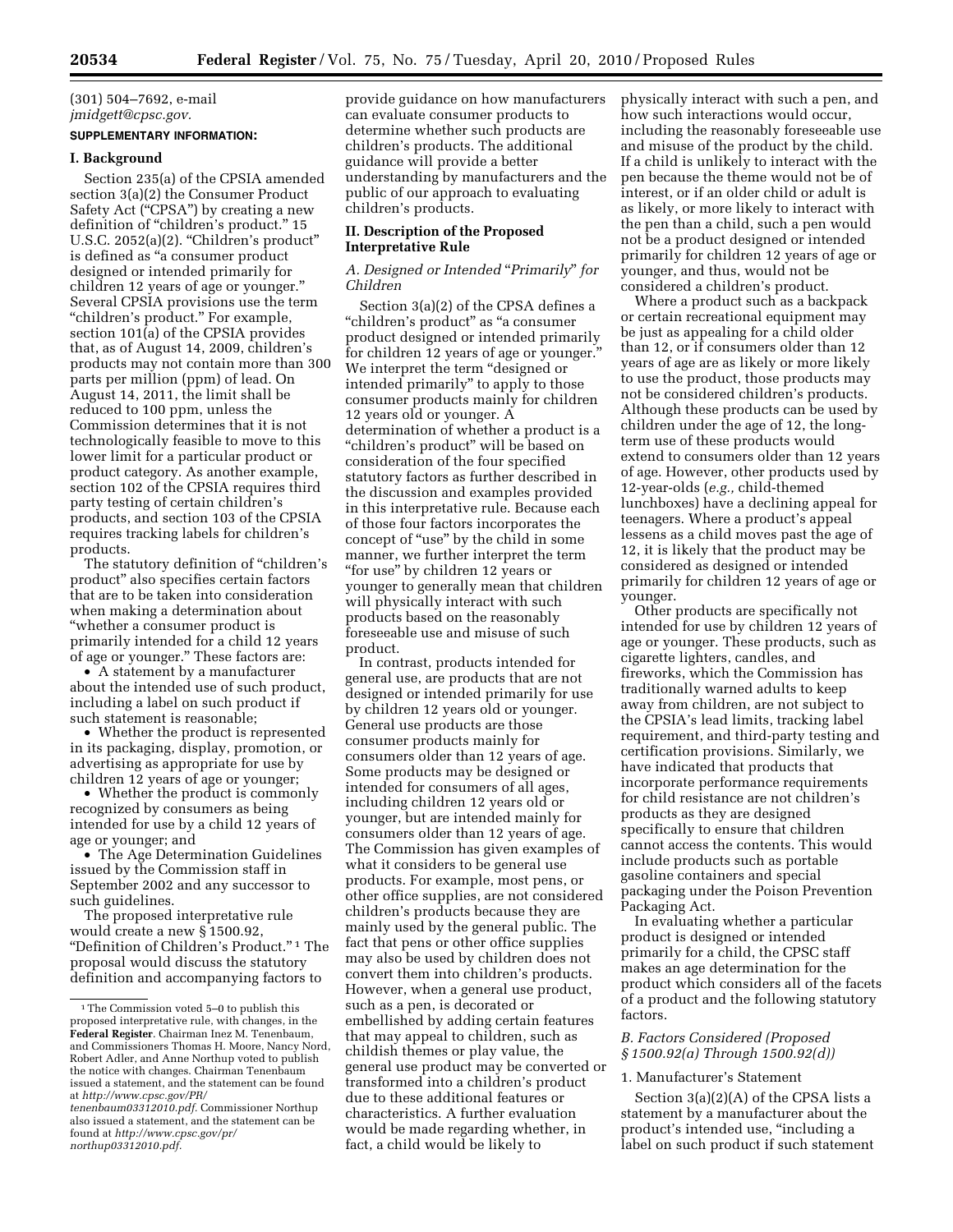is reasonable,'' as a factor to be considered in determining whether a product is primarily intended for a child 12 years of age or younger. 15 U.S.C.  $2052(a)(2)(A)$ . A manufacturer's statement that the product is not intended for children does not preclude a product from being regulated as a children's product if the primary appeal of the product is to children 12 years of age or younger. Similarly, a label indicating that a product is for ages 10 and up does not necessarily make it a children's product if it is a general use product. Such a label may recommend 10 years old as the earliest age for a prospective user, not necessarily the age for which the product is primarily intended.

A manufacturer's statement about a product's intended use, including the product's label, should be reasonably consistent with the expected use patterns for a product. The Commission will examine the labeling to determine whether a product is appropriately age graded consistent with the foreseeable uses and abuses of that product. The Commission has never considered a manufacturer's label with regard to age to be determinative where the stated age does not take into account the foreseeable use and abuse of a product attractive to children. The manufacturer's label, in and of itself, is not considered to be determinative. We discuss common use patterns in further detail under part I.B.3 of this preamble below.

# 2. Product Presentation

Another factor, at section 3(a)(2)(B) of the CPSA, is whether the product is represented in its packaging, display, promotion, or advertising as appropriate for use by children 12 years of age or younger. 15 U.S.C. 2052(a)(2)(B). These representations can be express (such as product advertising declaring that the product is for use by children 12 years of age or younger) or implied (such as product advertising showing the product being used by young children). These representations may be found in packaging, text, illustrations and/or photographs depicting consumers using the product, instructions, assembly manuals, or advertising media used to market the product. The prominence, conspicuousness, and or other emphasis given to each portrayal of a product's uses or intended users on packaging or in advertising media can be weighted differently according to which images or messages are the strongest and most obvious to the consumer at the point of purchase. For example, labeling in large, high contrast letters on the front of a package sends a stronger message than

block letters in a small box on the package's side panel.

Besides labeling and illustrations, a product's physical location in a retail outlet or visual associations in the pages of an online distributor's Web site could imply its suitability for a certain age group. The close association of a product in a store or on a Web site with other products that are clearly intended for children 12 years of age or younger could affect consumer perceptions of the intended age group for that product. However, the retail location of a product may not be dispositive of a children's product determination. For example, if an electronic media device, such as a video game console, were sold at toy stores, but were also sold in electronics stores or department stores and marketed to consumers older than 12 years of age, then that video game console likely would be considered a general use product rather than a children's product. The Commission recognizes that manufacturers need some certainty about whether their products are children's products long before they reach store shelves, as tracking labels must be applied and third-party testing must occur much earlier in the chain of commerce. The Commission generally evaluates products based on the entire domestic market as opposed to conducting a shelf-by-shelf or store-by-store analysis. As a result, for instance, inclusion in a catalogue focused exclusively on furnishings for babies and toddlers does not necessarily convert a product that may have more general appeal, such as a plain light blue, yellow, or ivory rug, into a children's product.

Manufacturers may also include a general use item as one of several items packaged together, such as a paper clip included in a magnet set primarily intended for children ages 7 through 10 years old. The paper clip may be a general use item but when included as part of the magnet set, it would need to be tested to the applicable children's product safety rules since the product is targeted primarily to children 12 years of age or younger.

Sometimes a product commonly recognized as primarily intended for children is packaged with an adult product complicating the determination of the intended recipient. Take, for example, a stuffed animal packaged with a candle as a sentimental gift for Valentine's Day or some other holiday. The candle is not a children's product and need not comply with the requirements for children's products. The stuffed animal, on the other hand, is likely to be considered a children's product even though it has been

combined in a promotion with a general use or adult product. The stuffed animal must meet all the applicable children's safety rules for the stuffed animal (*i.e.,*  small parts and sharp edges under 16 CFR 1500.49 through 1500.53, the lead content or lead paint limits under section 101 of the CPSIA and 16 CFR part 1303). The manufacturer should expect that an adult will use the candle but likely might give the stuffed animal to a child. In other words, a children's product that is packaged with a general use product is likely to remain a children's product.

#### 3. Commonly Recognized by Consumers

Another factor, at section 3(a)(2)(C) of the CPSA, in determining whether a consumer product is designed or intended primarily for a child 12 years of age or younger is whether the product is commonly recognized by consumers as being intended for use by a child 12 years of age or younger. 15 U.S.C. 2052(a)(2)(C). For example, traditional board and table games like chess, checkers, backgammon, playing cards, or Chinese checkers are commonly recognized as equally attractive to children and adults because the level of difficulty increases or decreases depending on the player's skill. Versions of these games, and similar games commonly considered by consumers to appeal to a general audience, are not considered children's products. However, if a manufacturer adds marketing portrayals or other features to the game or its packaging that make it more attractive to or suitable for children than a general use product would normally be, then the game could be considered a children's product. Specifically, where a product such as a board game exists in junior and regular versions, the junior version likely would be considered a children's product and the regular version likely would be considered a general use product.

To assess whether a product is commonly recognized by consumers as being primarily intended for a child, a manufacturer should evaluate the reasonably foreseeable uses and misuses of a product to determine how the product will be perceived and used by consumers of that product. Manufacturers could also refer to sales data, market analyses, focus groups, or other marketing studies for their analyses of consumer perceptions of their products as described further below.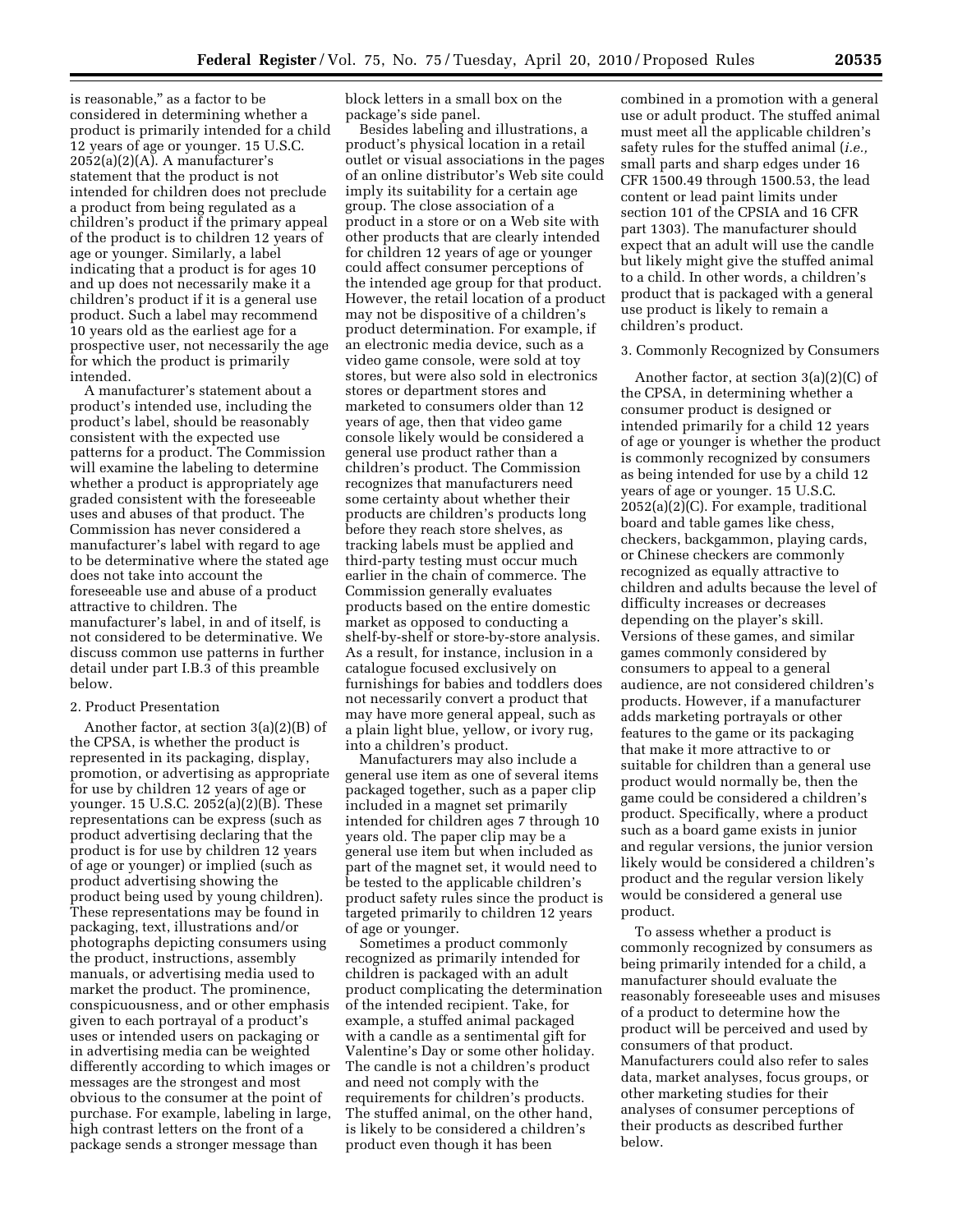# (i). Features and Characteristics of Children's Products

A consumer product will commonly be recognized by consumers as being intended for use by a child 12 years of age or younger based on certain product features or characteristics. Certain childish features or characteristics of children's products can be defined generally, although there may be exceptions. Features that distinguish children's products from adult products include, but are not limited to, such factors as:

• Small sizes that would not be comfortable for the average adult;

• Exaggerated features (large buttons, bright indicators) that simplify the product's use;

• Safety features that are not found on similar products intended for adults;

• Colors commonly associated with childhood (pinks, blues, bright primary colors);

• Decorative motifs commonly associated with childhood (such as animals, insects, small vehicles, alphabets, dolls, clowns, and puppets);

• Features that do not enhance the product's utility, (such as cartoons), but contribute to its attractiveness to children 12 years of age or younger; and

• Play value, *i.e.,* features primarily attractive to children 12 years of age or younger that promote interactive exploration and imagination for fanciful purposes (whimsical activities lacking utility for accomplishing mundane tasks; actions performed for entertainment and amusement).

The more of these types of characteristics that a product has, the greater the likelihood that the product is a children's product. For example, a pen which is decorated or whose advertising and marketing features themes that correspond to obvious children's interests, *e.g.,* preschool characters, will greatly influence the purchase for preschool children.

However, there also are "novelty" pens that could appeal to children 12 years of age or younger as well as older children and adults; such novelty pens would not be considered to be primarily intended for children. For example, a simple ball point stick pen bearing an elementary school's name, without any other decorations, would likely appeal to anyone (*i.e.* students, teachers, parents) connected with the school. A pen with a silly head on the top, not associated with any particular mass media (and not sold in toy stores), may have just as much appeal to adults as it would to children. Pens with puzzle features that allow the user to take them apart and reconfigure the design also are likely to appeal to children and adults alike, and thus, are not likely to be considered children's products because they are not primarily intended for children.

### (ii). Principal Perceived Uses

When making a determination about the intended age of a product's users, an evaluation of the product's reasonably foreseeable uses and misuses should take into account the possible actions that a product makes available. In essence, this is an analysis of what uses a consumer perceives a subject product affords, even if what the product does is unintended. For example, the principal use of a screwdriver is turning screws, but it may also be used to stir paint. The principal use for a broom is floor cleaning, but a broom may also be used as an imaginary knight's lance, a horse, a magical flying vehicle, or another role-playing prop. However, in the age determination analysis, the principal uses take precedence over other actions that are less likely to be performed with a product, so even though a product could present some uses that appeal to children, like the broom being used as an imagined magical flying vehicle, that fact does not necessarily mean that the broom is a children's product. The individual features of a product may be weighted in the analysis with more obvious uses given a greater weight than less obvious uses.

#### (iii). Cost Considerations

A product's cost may also be considered in evaluating whether a consumer product is primarily intended for use by a child or an adult. The cost of a given product may influence the determination of the age of intended users. Very expensive items are less likely to be given to children 12 years of age or younger, depending on the product. We have not identified a price point where any given product achieves automatic adult status but, in general terms, within a given product category (like models or remote controlled vehicles), products intended for adults cost more than products intended for children because children are often less careful with their belongings than adults and therefore are more likely to be entrusted with less expensive models.

(iv). Children's Interaction With the Product

In making an age determination, the foreseeable use or misuse of the product by a child must be evaluated. Most products intended for children will involve the child having physical interaction with the product. There are

a few products that are intended for use in a child's environment, but such products are not for use by a child. These products are unlikely to be handled by children and children do not physically interact with such products. Such products may include a nursery-themed lamp or clock, or nursery decorations that are manufactured for placement in an infant's room but are not operated or handled by children, because such infants lack the motor skills or physical capacity to interact with such items. These types of products are considered to be home furnishings or decorations primarily intended for use by adults, rather than products intended for use by children.

Home furnishings or fixtures that are embellished with features or characteristics that incorporate elements of play value (a toy train on a lamp) for an older child, would be evaluated to ascertain the appropriate age group for which the product was intended given the product's design, marketing and advertising, the child's physical interaction, if any, with the product, and consideration of any other factors which may be relevant to the age grading determination.

Other products that are intended for use by adults with children, such as diaper bags, diaper pails, wipe warmers, bottle warmers, and baby monitors would not be considered children's products because such products are primarily designed and intended for use by the adult or caregiver.

4. The Age Determination Guidelines (2002)

The final statutory factor, at section 3(a)(2)(D) of the CPSA, is the Age Determination Guidelines (''Guidelines'') issued by the CPSC staff in 2002. 15 U.S.C. 2052(a)(2)(D). The Guidelines help answer questions regarding children's interactions with consumer products. The Guidelines can be downloaded in a searchable file format on the CPSC Web site at this link: *http:// www.cpsc.gov/businfo/corrective.html.* 

The Guidelines address questions such as, ''Does the subject product appeal to children?" and "Can a child properly use the subject product?'' The Guidelines describe the capabilities and skills that children of various age groups can be reasonably expected to use in interactions with consumer products. We consider those actions that children of certain ages can successfully perform when making determinations about the appropriate user groups for products even if the specific product or type of product is not specifically mentioned by the Guidelines.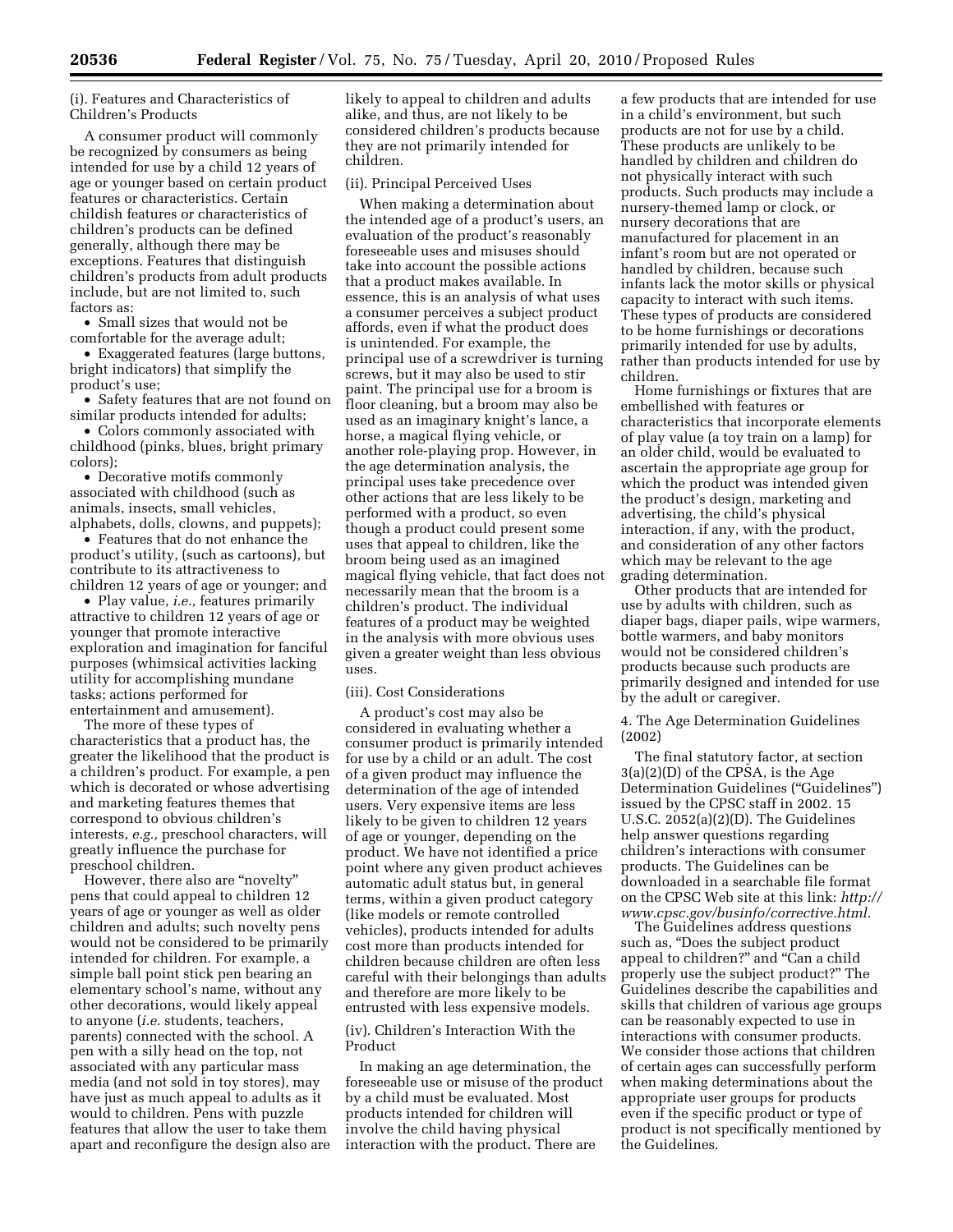i. Appeal of the Product for Different Age Groups

When making an age determination for a given product's intended user group, the Guidelines provide information about the primary goals of play that are seen for different ages throughout childhood. For example, toddlers consistently want to mouth objects because mouthing is a primary strategy for exploration of any object at that age. Early childhood entails lots of exploration and discovery. High levels of detail in their toys are not necessary, and toddlers like bright colors. However, during middle childhood, children become very interested in roleplaying, and they desire increasingly more realistic props during their playtime, and more realistic colors become important. After a certain age, children do not consider the simplistic, brightly colored toys intended for toddlers to be intended for them and may find them very unappealing or even insulting. Nine to 12 year old children are interested in developing new motor skills and exercising their increasingly complex problem solving abilities. They consistently want to learn and practice new skills to approximate adult performances in activities like playing sports, working with hand tools and simple machines, and solving complex puzzles. During this age range, children progress from concrete to abstract thinking. Their consumer behaviors are more heavily influenced than younger children by peers and popular mass media celebrities and events. The factors that make various objects appealing to children of different ages are discussed at length in the Guidelines.

#### ii. Capabilities of Various Age Groups

Whether or not a product appeals to a child is just one consideration because the child also needs to be able to manipulate and operate a product in the manner that takes advantage of most, if not all, of that product's features to be appropriate for a child that age. The physical, social and cognitive milestones that contribute to a child's ability to play with various types of products are described in detail in the Guidelines to help match a product with the user group of the proper age. For example, a magnifying glass is very attractive to a toddler because it is novel, visually intriguing, and has an easily grasped handle with easily mouthed edges, but toddlers are usually unable to position a magnifying glass in the proper manner to magnify objects to their eyes. A toddler's hand-eye coordination and his or her visual

attention are usually not developed enough for a toddler to find the focal point needed to see something magnified in the glass. Despite this, a toddler might want to hold and mouth a magnifying glass. This appeal does not make the magnifying glass appropriate for toddlers. Magnifying glasses are suitable for older children and individuals older than 12 years of age who have the necessary hand-eye coordination to use the product for magnification without the risk of breaking it. Because a magnifying glass is generally marketed to the adult population, it would not be considered a children's product.

# **III. Examples (Proposed § 1500.92(d)(1) through (d)(9))**

To help manufacturers and other interested parties understand the concepts discussed above (in part II of this document) for evaluating what is a children's product under the CPSA, we provide the following additional examples.

#### *(A) Furnishings and Fixtures*

General home furnishings and fixtures, such as rocking chairs, shelving units, televisions, digital music players, ceiling fans, humidifiers, air purifiers, window curtains, tissue boxes, clothing hooks and racks, often are found in children's rooms or schools. The Commission will generally consider such furnishings and fixtures to be intended for adult use even if they happen to be used in a children's room or classroom, as they would be considered general use products. A humidifier may be used in a children's room, but this does not make it for children to use; instead, adult caregivers use the humidifier to modify the air in a child's room. Similarly, a hook used to hang coats is a general use item, even if a child's coat is occasionally hung on the hook at home or at school. However, if a manufacturer attaches the hook to a children's product, such as a child-sized desk, or embellishes the hook with a child's theme (thereby making it clear that the hook is intended to be used primarily by a child), then that hook would be considered a children's product.

Some home or school furnishings, such as infant tubs, bath seats, small beanbag chairs with childish decorations, bunk beds with children's themes, child-sized desks, and childsized chairs, are primarily intended for use by children 12 years of age or younger and would need to comply with all applicable children's product safety rules.

Other products may have a childish theme incorporated into the product. For example, a lamp featuring a fire station that has posable figurines of firefighters has play value and would likely be considered a children's product. If a lamp has no features that add play value, or any other features that would invite physical interaction with the lamp beyond turning the lamp on or off, it would likely be considered a general use product, since it would be indistinguishable from a lamp for consumers older than 12 years of age. Decorative items, such as holiday decorations and household seasonal items that are intended only for display, with which children are not likely to interact, are generally not considered children's products, since they are intended to be used by adults.

#### *(B) Collectibles*

Certain products that were originally intended for children may become collector's items and find an adult market. However, many collectibles are interesting to children, and children 12 years of age or younger often have collections. Adult collectibles are intended solely for use by adults as display items and are often labeled in such a manner that conveys this intention. They may be (but are not always) distinguishable from collectibles intended for children by themes that are inappropriate for children 12 years of age or younger. Adult collectibles also have features that preclude use by children during play, such as high costs, limited production, and display features like hooks or pedestals, and are not marketed alongside children's products. For example, collectible plush bears have highly detailed and fragile accessories, display cases, platforms to pose and hold the bear, and very high costs. Plush bears intended for children are more affordable and have more simple accessories that children can handle without damaging the product or the accessory.

# *(C) Jewelry*

Jewelry intended for children is sized, themed, and marketed to children. Many features of adult jewelry may be attractive to children 12 years old or younger, but potential attractiveness to children, alone, does not make a piece of jewelry into a product intended for children. One or more of the following characteristics of jewelry could cause an item to be considered primarily a children's product: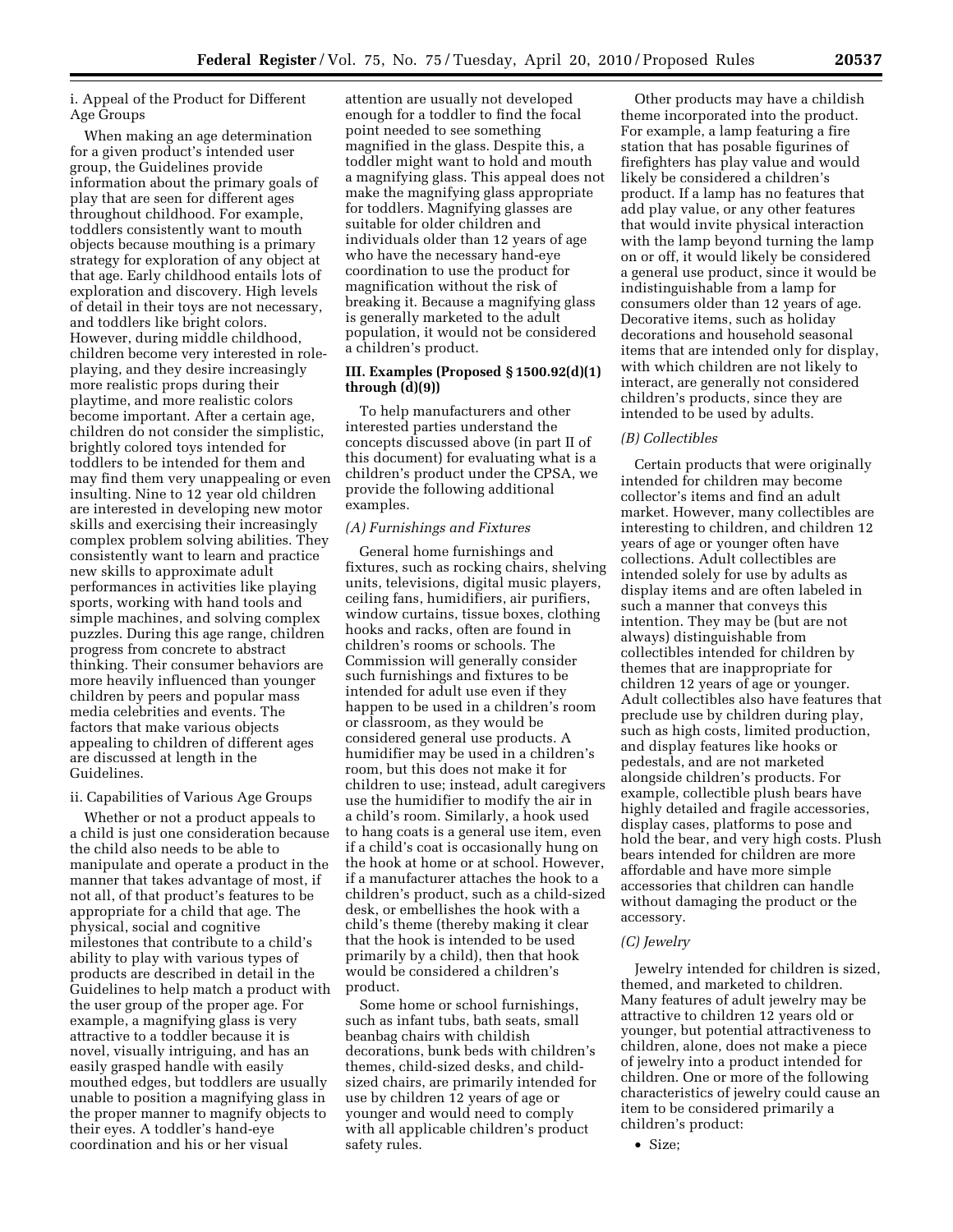• Cost—it would be unusual for an adult to wear jewelry that is available at very low cost;

• Marketing in conjunction with other children's products, such as a child's dress, children's book, or toy;

• Play value;

• Sale at an entertainment or educational event (such as a circus) attended primarily by children;

• Use of childish themes, such as animals, vehicles, or toys;

• Sale at a store containing mostly children's products; and

• Sale in a vending machine.

In addition, many aspects of an item's design and marketing are considered when determining the age of consumers for whom the product is intended and will be purchased. These aspects include:

• Marketing, advertising, and promotional materials;

- Packaging graphics and text;
- Size;
- Dexterity requirements for wearing;

• Appearance (coloring, textures, materials, design themes, licensing, level of realism); and

• Cost.

These aspects or characteristics will help inform jewelry manufacturers and consumers whether a particular piece of jewelry is designed or intended primarily for children 12 years of age or younger, or whether it more frequently appeals to consumers older than 12 years of age.

#### *(D) DVDs, Video Games, and Computers*

Most computer products and electronic media devices, such as CDs, DVDs, and DVD players, are considered general use products. However, some CDs and DVDs may have encoded content that is intended for and marketed to children, such as children's movies, games or educational software. CPSC staff may consider ratings given by entertainment industries and software rating systems when making an age determination. However, we note that among the CDs and DVDs that have content embedded that is intended for children, certain CDs and DVDs that contain content for very young children would not be handled or otherwise touched by children because they do not have the motor skills to operate media players and because such products, by themselves, do not have any appeal to children. These types of DVDs or CDs would not be considered children's products because they are not used ''by'' children and children do not physically interact with such products. However, DVDs and CDs and other digital media that may be handled by older children could be considered children's products

if such movies, video games, or music were specifically aimed at and marketed to children 12 years of age or younger and have no appeal to older audiences.

Video game consoles also are considered general use products because a significant portion of the market for such items consists of teenagers and young adults. However, handheld video games with software intended for children 12 years of age or younger would fall within the scope of a children's product if the products are produced without software available that is appealing to older children and adults. Such products would be more likely to be perceived as intended for children 12 years of age or younger. Also, the controllers for certain console games or other accessories of electronic equipment that are sized for or otherwise intended for only children's games could be a children's product because of their size (or other childish features), even though the game console could be a general use product. Likewise, keyboards, computer input devices, and other peripherals that are sized, decorated, or otherwise marketed for children 12 years of age or younger would be considered children's products, even though the computer itself is a general use item.

#### *(E) Art Materials*

Materials sized, decorated, and marketed to children 12 years of age or younger, such as crayons, finger paints and modeling dough, would be considered children's products. Crafting kits and supplies that are not specifically marketed to children 12 years of age or younger would likely be considered products intended for general use. The marketing and labeling of raw materials (such as modeling clay and paint) may often be given high priority in an age determination for these art materials because the appeal and utility of these raw materials has such a wide audience.

#### *(F) Books*

The content of a book can determine its intended audience. Children's books have themes, vocabularies, illustrations, and covers that match the interests and cognitive capabilities of children 12 years of age or younger. Librarians, education professionals, and publishers commonly make determinations regarding the expected audiences for books based on vocabulary, grammar, themes, and content. Some children's books have a wide appeal to the general public, and, in those instances, further analysis may be required to assess who the primary intended audience is based on consideration of relevant additional

factors such as product design, packaging, marketing and sales data.

#### *(G) Science Equipment*

Microscopes, telescopes, and other scientific equipment that would be used by an adult, as well as a child, are considered general use products. Equipment with a marketing strategy that targets schools, such as scientific instrument rentals, would not convert such products into children's products if such products are intended for general use, regardless of how the equipment is leased, rented, or sold. This equipment is intended by the manufacturer for use primarily by adults, although there may be incidental use by children through such programs. In general, scientific equipment that is specifically sized for children and/or has childish themes or decorations intended to attract children is considered a children's product. Toy versions of such items are also considered children's products.

# *(H) Sporting Goods and Recreational Equipment*

Sporting goods that are primarily intended for consumers older than 12 years of age are considered general use items. Regulation-sized sporting equipment, such as basketballs, baseballs, bats, racquets, and hockey pucks, are general use items even though some children 12 years of age or younger will use them. Sporting goods become children's products when they are sized to fit children or are otherwise decorated with childish features that are intended to attract child consumers.

Likewise, recreational equipment, such as roller blades, skateboards, bicycles, camping gear, and fitness equipment, are considered general use products unless they are sized to fit children 12 years of age or younger and/ or are decorated with childish features. For example, scooters have been made for children and for adults. Children's scooters are distinguished by shorter handlebar heights and have lower maximum weight limits than adult scooters. Children's scooters also may have childish decorations with themes that appeal to children.

Wading pools are primarily intended for children and can be distinguished from general use pools by their depth. Children's pools are shallow and have extra play features that promote playful interactions beyond the primary use of holding water for a bather.

Aquatic products primarily intended for children can be distinguished from general use recreational equipment for deep water, such as towables and rafting equipment, by design, cost and intended use. Children's aquatic products are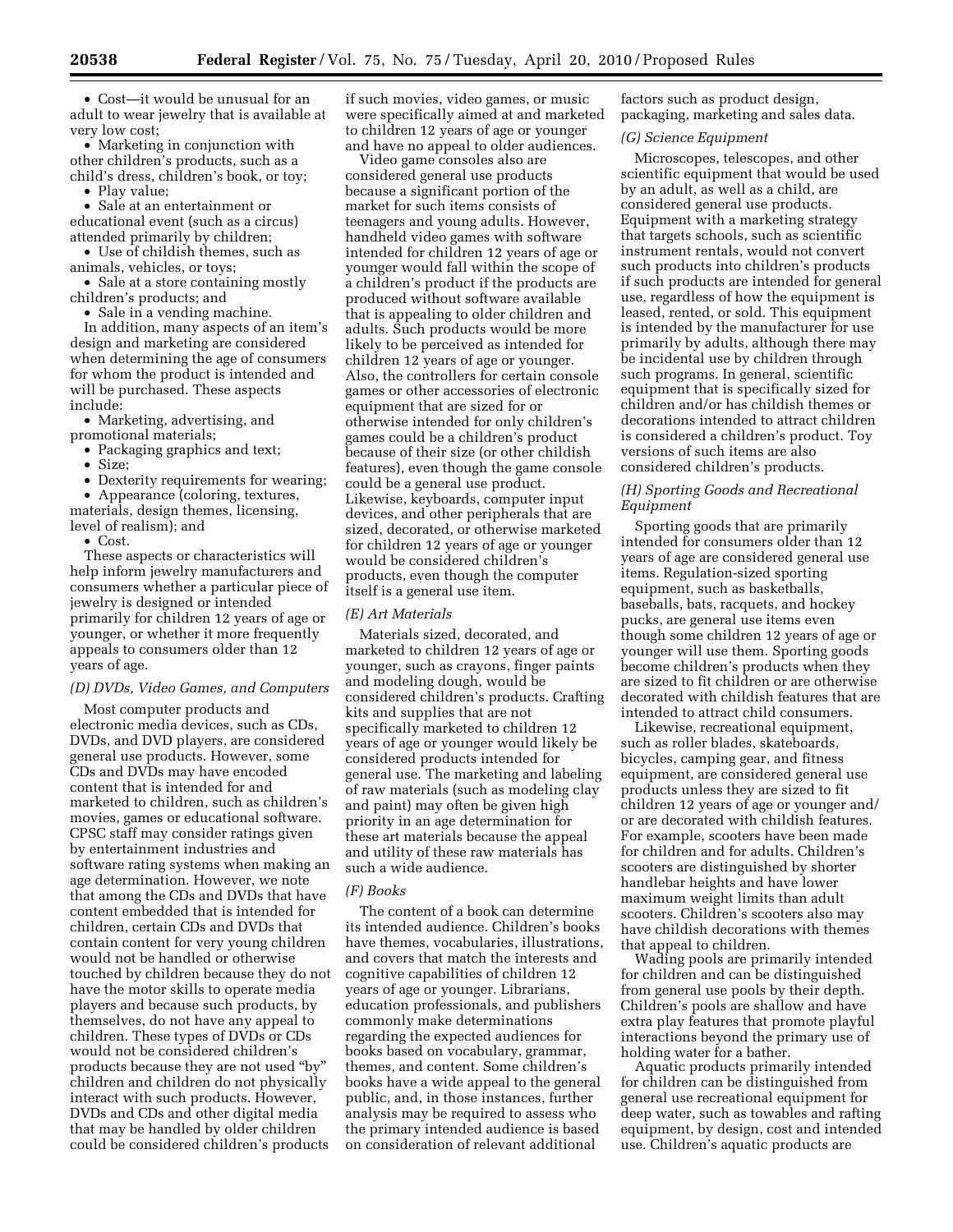relatively low cost, small items intended **List of Subjects in 16 CFR Part 1500**  for individual use and generally are decorated with childish themes and colors. Recreational equipment, such as towables and rafting equipment, have durable materials and high-capacity, weight-bearing capabilities.

# *(I) Musical Instruments*

Musical instruments suited for an adult musician as well as a child are general use products. Instruments primarily intended for children can be distinguished from adult instruments by their size and marketing themes. Products with a marketing strategy that targets schools, such as instrument rentals, would not convert such products into children's products if such products are intended for general use, regardless of how the instruments are leased, rented, or sold. These instruments are intended by the manufacturer for use primarily by adults, although there also may be incidental use by children through such programs. However, products that produce music or sounds in a manner that simplifies the process so that children can pretend to play an instrument are considered toys primarily intended for children 12 years of age or younger. In general, instruments that are specifically sized for children and/or have childish themes or decorations intended to attract children are considered children's products.

# **IV. Request for Comments and Effective Date**

We are providing a sixty (60) day opportunity for public comment, although we recognize that, as an interpretative rule, the proposal is exempt from the notice and comment provisions of the Administrative Procedure Act (15 U.S.C. 553). We believe it is important to invite comment from interested parties before issuing a final interpretative rule. The Commission also seeks comments on how manufacturers generally determine the age of the consumers for whom their products are primarily intended. In addition, comments are sought on what other criteria, if any, should be considered in determining whether a consumer product is a children's product. Because this is an interpretative rule, a delayed effective date is not required by the Administrative Procedure Act (5 U.S.C. 553(d)). Therefore, any final rule based on this proposal would become effective upon publication of a final interpretative rule in the **Federal Register**.

Consumer protection, Hazardous materials, Hazardous substances, Imports, Infants and children, Labeling, Law enforcement, and Toys.

#### **V. Conclusion**

For the reasons stated above, the Commission proposes to amend Chapter II of Title 16 of the Code of Federal Regulations as follows:

# **PART 1500—HAZARDOUS SUBSTANCES AND ARTICLES: ADMINISTRATION AND ENFORCEMENT REGULATIONS**

1. The authority citation for part 1500 continues to read as follows:

**Authority:** 15 U.S.C. 1261–1278, 122 Stat. 3016.

2. Add a new § 1500.92 to read as follows:

#### **§ 1500.92 Definition of children's product.**

(a) *Definition of* ''*children's product*''—Under section 3(a)(2) of the Consumer Product Safety Act (CPSA), a children's product means a consumer product designed or intended primarily for children 12 years of age or younger. The term "designed or intended primarily'' applies to those consumer products mainly for children 12 years old or younger. Whether a product is a children's product is determined by considering the four specified statutory factors. The examples discussed herein may also be illustrative in making such determinations. The term "for use" by children 12 years or younger generally means that children will physically interact with such products based on the reasonably foreseeable use and misuse of such product.

(b) *Definition of* ''*general use product*''—

(1) A general use product means a consumer product that is not designed or intended primarily for use by children 12 years old or younger. General use products are those consumer products mainly for consumers older than age 12. Some products may be designed or intended for consumers of all ages, including children 12 years old or younger, but are intended mainly for consumers older than 12 years of age. Examples of general use products may include products that a child would not be likely to interact with, or products that consumers older than 12 would be as likely, or more likely to interact with. Products used by children 12 years of age or younger that have a declining appeal for teenagers are likely to be considered children's products.

(2) Other products are specifically not intended for use by children 12 years of age or younger. These products, such as cigarette lighters, candles, and fireworks, which the Commission has traditionally warned adults to keep away from children, are not subject to the CPSIA's lead limits, tracking label requirement, and third-party testing and certification provisions. Similarly, products that incorporate performance requirements for child resistance are not children's products as they are designed specifically to ensure that children cannot access the contents. This would include products such as portable gasoline containers and special packaging under the Poison Prevention Packaging Act.

(c) *Factors considered*—To determine whether a consumer product is primarily intended for a child 12 years of age or younger, the following factors must be considered:

(1) A statement by a manufacturer about the intended use of such product, including a label on such product if such statement is reasonable. A manufacturer's statement about the product's intended use, including the product's label, should be reasonably consistent with the expected use patterns for a product. A manufacturer's statement that the product is not intended for children does not preclude a product from being regulated as a children's product if the primary appeal of the product is to children 12 years of age or younger. Similarly, a label indicating that a product is for ages 10 and up does not necessarily make it a children's product if it is a general use product. The manufacturer's label, in and of itself, is not considered to be determinative.

(2) Whether the product is represented in its packaging, display, promotion, or advertising as appropriate for use by children 12 years of age or younger.

(i) These representations may be express or implied. For example, advertising expressly declaring that the product is intended for children 12 years of age or younger will support a determination that a product is a children's product. Advertising showing children 12 years of age or younger using the product may support a determination that the product is a children's product. These representations may be found in packaging, text, illustrations and/or photographs depicting consumers using the product, instructions, assembly manuals, or advertising media used to market the product.

(ii) The product's physical location near or visual association with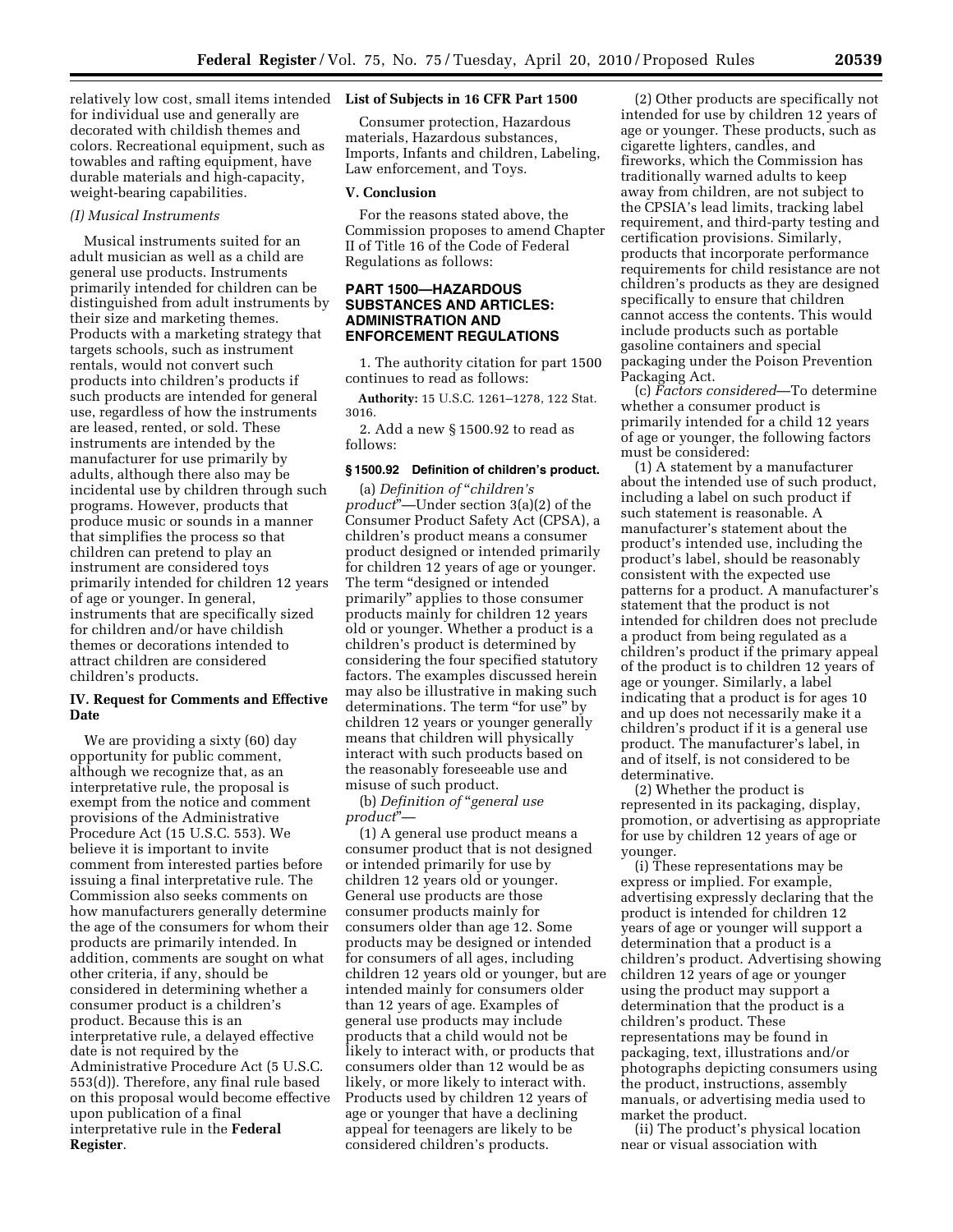children's products may be a factor in making an age determination, but is not determinative. For example, a product displayed in a children's toy section of a store may support a determination that the product is a children's product. However, where that same product is also sold in department stores and marketed for general use, further evaluation would be necessary. The Commission generally evaluates products based on the entire domestic market as opposed to a shelf-by-shelf or store-by-store analysis.

(iii) The product's association or marketing in conjunction with nonchildren's products may not be determinative as to whether the product is a children's product. For example, packaging and selling a stuffed animal with a candle would not preclude a determination that the stuffed animal is a children's product since stuffed animals are commonly recognized as being primarily intended for children.

(3) Whether the product is commonly recognized by consumers as being intended for use by children 12 years of age or younger. Consumer perception of the product's use by children, including its reasonably foreseeable use and misuse, will be evaluated. Sales data, market analyses, focus group testing, and other marketing studies may help support an analysis regarding this factor.

(i) Features and Characteristics additional considerations that may help distinguish children's products from nonchildren's products include:

(A) Small sizes that would not be comfortable for the average adult;

(B) Exaggerated features (large buttons, bright indicators) that simplify the product's use;

(C) Safety features that are not found on similar products intended for adults;

(D) Colors commonly associated with childhood (pinks, blues, bright primary colors);

(E) Decorative motifs commonly associated with childhood (such as animals, insects, small vehicles, alphabets, dolls, clowns, and puppets);

(F) Features that do not enhance the product's utility, (such as cartoons), but contribute to its attractiveness to children 12 years of age or younger; and

(G) Play value, *i.e.,* features primarily attractive to children 12 year of age or younger that promote interactive exploration and imagination for fanciful purposes (whimsical activities lacking utility for accomplishing mundane tasks; actions performed for entertainment and amusement).

(ii) Principal use of the product—just because an item could be used as a children's product, such as when a

child pretends that a broom is a horse, does not mean the item should be regulated as a children's product where the principal use is for sweeping;

(iii) Cost—the cost of a given product may influence the determination of the age of intended users; and

(iv) Children's interactions, if any, with the product—products for use in a child's environment by the caregiver but not for use by the child would not be considered primarily intended for a child 12 years of age or younger.

(4) The Age Determination Guidelines issued by the Consumer Product Safety Commission staff in September 2002, and any successor to such guidelines. The product's appeal to different age groups and the capabilities of those age groups may be considered when making determinations about the appropriate user groups for products.

(d) *Examples*—To help manufacturers understand what constitutes a children's product under the CPSA, the following additional examples are offered.

(1) *Furnishings and fixtures*—general home furnishings and fixtures (including, but not limited to: rocking chairs, shelving units, televisions, digital music players, ceiling fans, humidifiers, air purifiers, window curtains, tissue boxes, clothing hooks and racks) that often are found in children's rooms or schools would not be considered children's products unless they are decorated or embellished with a childish theme, have play value, and/or are sized for a child. Examples of home or school furnishings that are primarily intended for use by children and considered children's products include infant tubs, bath seats, small bean bag chairs with childish decorations, bunk beds with children's themes, child-sized desks, and childsized chairs. Decorative items, such as holiday decorations and household seasonal items that are intended only for display, with which children are not likely to interact, are generally not considered children's products, since they are intended to be used by adults.

(2) *Collectibles*—Adult collectibles may be distinguishable from children's collectibles by themes that are inappropriate for children 12 years of age or younger, have features that preclude use by children during play, such as high cost, limited production, display features (such as hooks or pedestals), and are not marketed alongside children's products. For example, collectible plush bears have high cost, are highly detailed, with fragile accessories, display cases, platforms on which to pose and hold the bears. Children's bears have lower costs

and simple accessories that can be handled without fear of damage to the product.

(3) *Jewelry*—

(i) Jewelry intended for children is generally sized, themed, and marketed to children. One or more of the following characteristics of jewelry may cause a piece of jewelry to be considered primarily a children's product: size; very low cost; play value; childish themes on the jewelry; sale with children's products (such as a child's dress); sale with a child's book, a toy, or party favors; sale with children's cereal or snacks; sale at an entertainment or educational event attended primarily by children; sale in a store that contains mostly children's products; and sale in a vending machine.

(ii) In addition, many aspects of an item's design and marketing are considered when determining the age of consumers for whom the product is intended and will be purchased: marketing; advertising; promotional materials; packaging graphics and text; size; dexterity requirements for wearing; appearance (coloring, textures, materials, design themes, licensing, level of realism); and cost. These characteristics will help jewelry manufacturers and consumers determine whether a particular piece of jewelry is designed or intended primarily for children 12 years of age or younger, or whether it more frequently appeals to consumers older than 12 years of age.

(4) *DVDs, video games, and computers*—Most computer products and electronic media devices, such as CDs, DVDs, and DVD players, are considered general use products. However, some CDs and DVDs may have encoded content that is intended for and marketed to children, such as children's movies, games or educational software. CPSC staff may consider ratings given by entertainment industries and software rating systems when making an age determination. However, we note that among the CDs and DVDs that have content embedded that is intended for children, certain CDs and DVDs that contain content for very young children would not be handled or otherwise touched by children because they do not have the motor skills to operate media players and because such products, by themselves, do not have any appeal to children. These types of DVDs or CDs would not be considered children's products because they are not used "by" children and children do not physically interact with such products. However, DVDs and CDs and other digital media